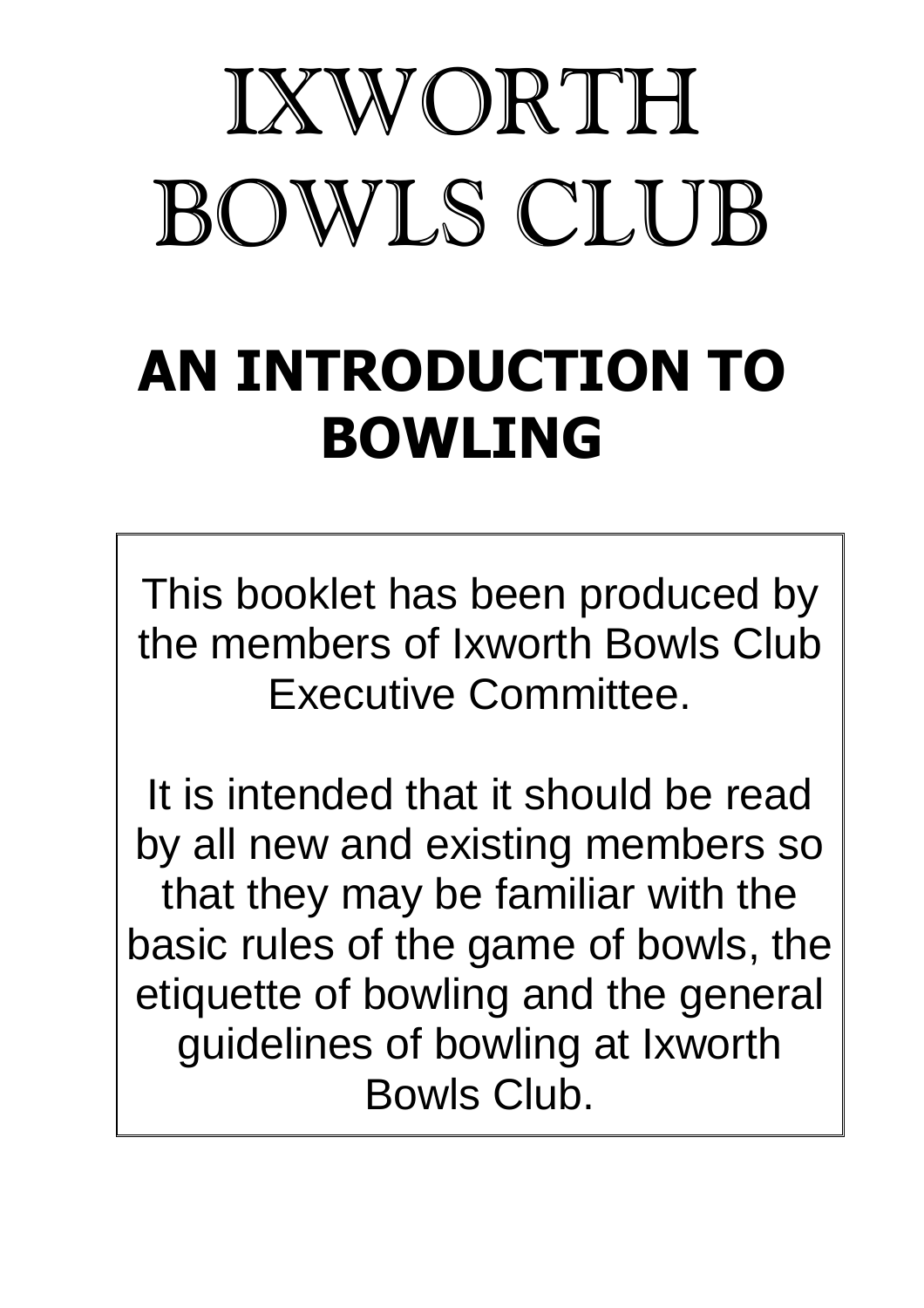# 1. THE DUTIES OF PLAYERS

### 1.1 The make up of a bowling rink.

The term 'rink' has two definitions. The first relates to the divisions of the green, the second is a group of three players. All our league matches are played in rinks or blocks. Within a rink each player has a particular role.

#### 1.1.1 The Lead.

The 'Lead' starts the game by placing the mat in line with the rink marker at a minimum distance of 2m and a maximum of 4m from the edge of the green, except for the first end when it must be placed at the 2m mark; he/she then casts the jack to the required distance, which must be at least 23m from the front of the mat. If the distance is not reached, or the jack rolls into the ditch, or it is cast off rink; then it is returned for the opposing lead to cast it. On any end other than the first, an opposing lead may change the position of the mat. Once the jack has been 'centred' both leads play alternately delivering all their bowls. It is often said that a lead should not contribute to any discussion regarding the game, at Ixworth we believe that if a lead has a contribution to make then they should discuss it with the Second.

#### 1.1.2 The Second

The 'Second' as well as bowling his/her bowls alternately with the opposing second; also informs the Skip of any changes to the 'head' and suggests what shot should be played. He/she also records the score on the completion of each end on both a score card and the scoreboard. In a game of pairs these duties transfer to the lead or skip.

#### 1.1.3 The Skip

The 'Skip' is the third player to bowl and is in charge of the rink. The other players take instruction from the skip, including the length of jack to play to, the type of shot to bowl etc. The skip may also transfer some of the duties of the second to the lead.

# 2. FREQUENTLY ASKED QUESTIONS

There are two codes of flat green bowls played at IXWORTH BOWLS CLUB, English Bowling Federation (EBF) and English Bowling Association (EBA). As we play in more EBF competitions than EBA, the following points relate more to that code. The full laws of both codes can be found in the booklet rack in the clubhouse.

#### 2.1 What is 'Foot Faulting?

At the point of delivering the bowl the player must have one foot entirely within the confines of the mat, either in contact with it or directly above it, failure to do so is foot faulting and may incur a penalty.

#### 2.2 What if I Play out of turn?

If a player plays out of turn, the opposing players may stop it in its course or allow it to remain where it comes to rest. If it moves either the jack or bowl(s) the opponents can declare the end 'dead'.

#### 2.3 Where do I stand?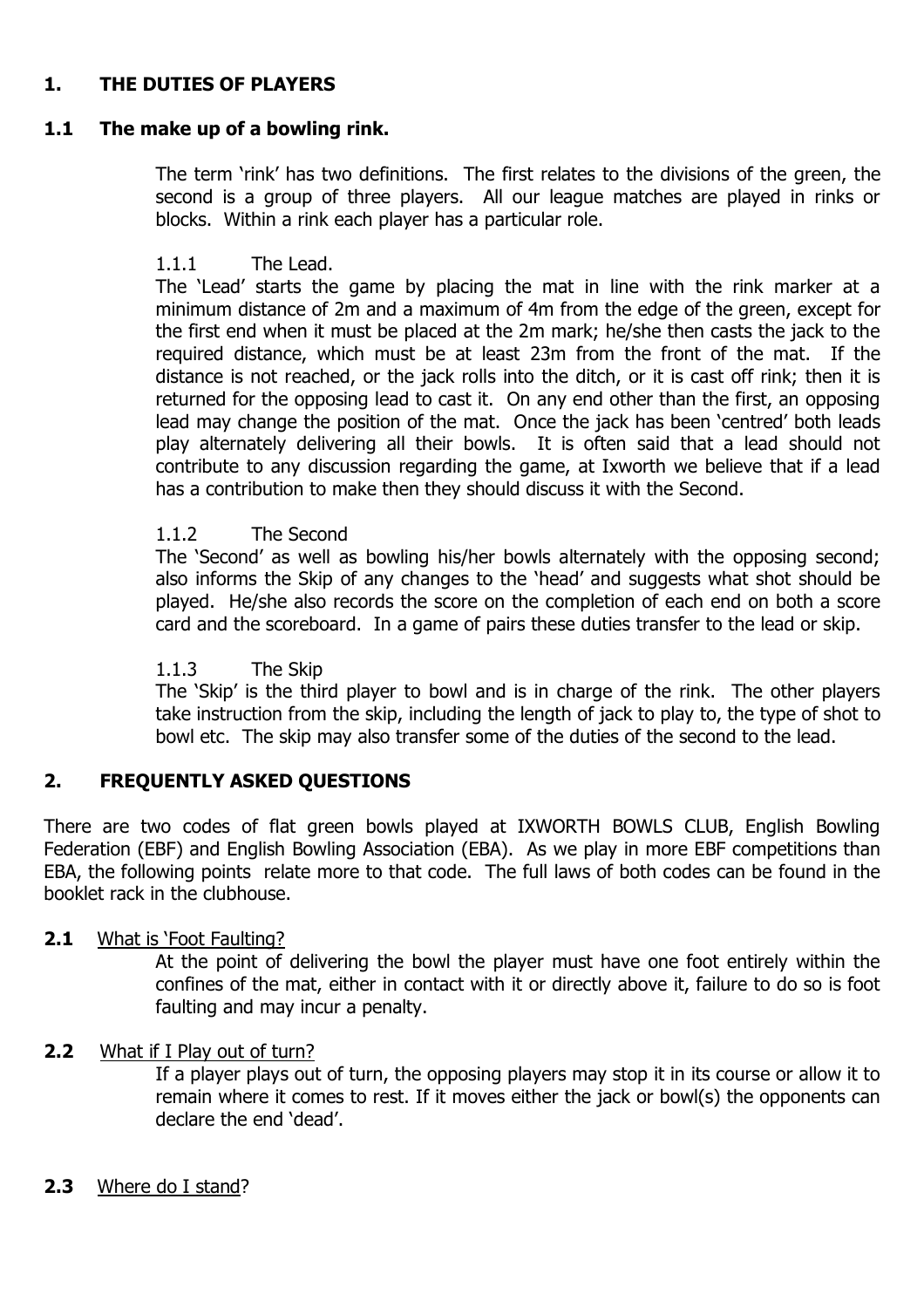When another player is bowling, all players at the bowlers end must stand behind the jack. They should not converse with each other or the skip. When at the 'head' all players must stand 2m behind the head, with the exception of the player giving instruction to the bowler.

#### 2.4 What if I Move a Bowl?

When a bowl is disturbed from its course by the party to whom it belongs, then the bowl is declared 'dead', if by an opponent it is replayed or left where it comes to rest. Similar rules cover bowls that are moved after they come to rest; although there is provision for replacing it as near as possible to its original position.

# **2.5** Can the position I play in be changed?

After the completion of any end, and before the start of the next the positions of the players can be changed; for example the skip may change places with the lead or the second. It is the skip who controls these changes.

#### 2.6 When do I Deliver a bowl?

A player must not bowl until the previous bowl has come to rest. It is important to remember that after your own bowl has come to rest the ownership of the mat has transferred to the opposition.

#### 2.7 When can I ask a Question?

You can only ask a question of a marker or team mate when you have ownership of the mat/rink, and as ownership changes when a bowl comes to rest it means you cannot ask any questions until you are ready to deliver your next bowl.

#### 2.8 What do I do on completion of an end?

The last player to bowl should remove the mat to the bank, but not until the bowl has come to rest. After the score has been agreed upon, including any measurements; all players must assist in moving the bowls in readiness for the next end.

#### **2.9** What Bowls count in the score?

Only those bowls that are closer than the opponents closest bowl can score; but they must not be more than 2m from the jack!

It is useful for all members to acquaint themselves with the laws of the game. Remember that some of the above answers are only applicable to Federation Bowling.

# 3. DO'S AND DON'TS

Sometimes players are unaware that they are behaving in a way that can upset others, some things however should be clearly apparent.

# 3.1 Language

It is important to recognise that bad language, language of a sexist or racist nature, or language likely to bring the game of bowls into disrepute is not tolerated on the bowling green.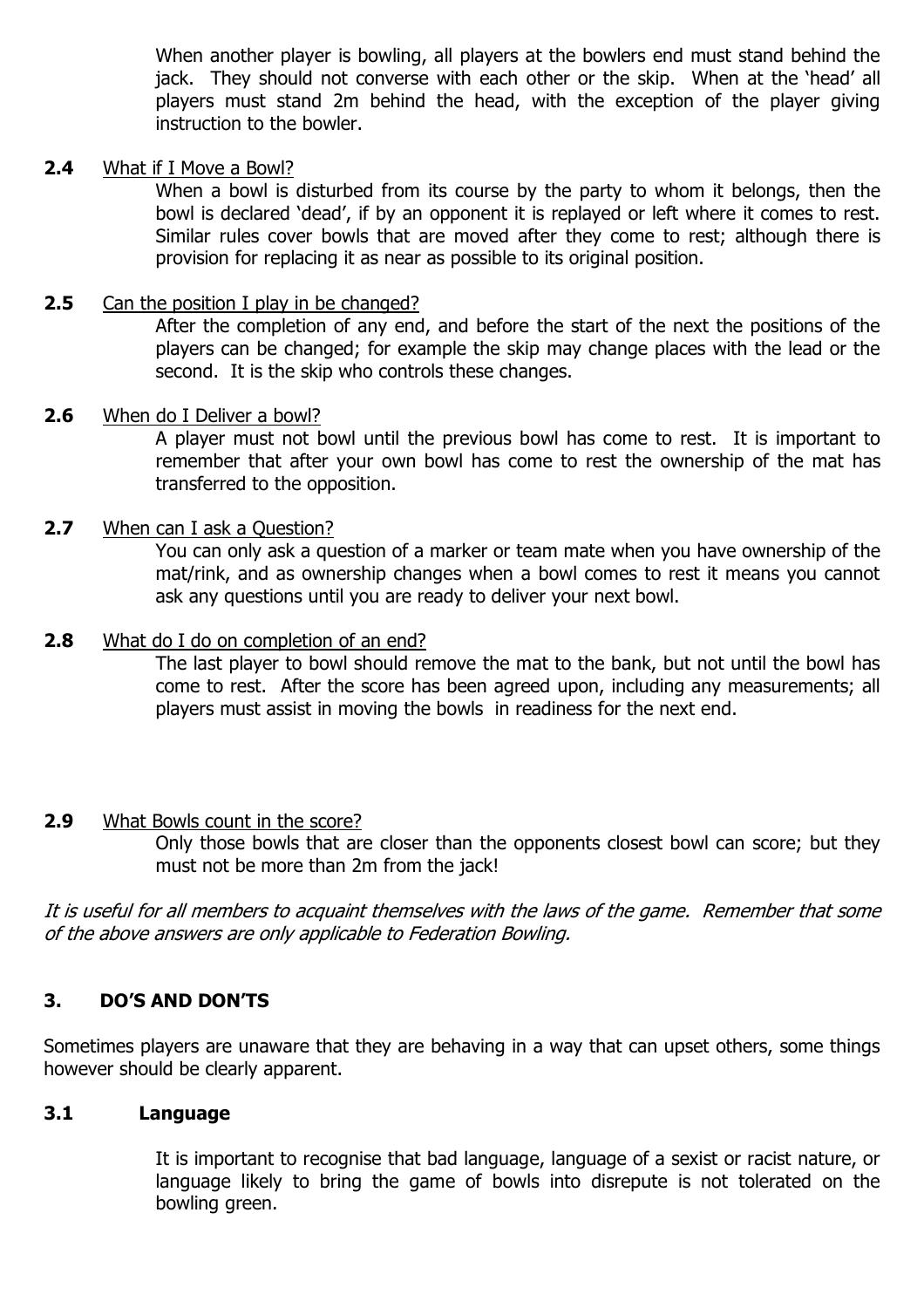# 3.2 Actions on the Green

It should be recognised that gesticulating in an aggressive manner, or berating other team members in a way likely to cause distress is not permitted.

# 3.3 Etiquette

Every game begins with introductions, a friendly handshake and wishes for a good game.

During the game you should not:

- \* Speak loudly while others are bowling.
- Applaud or congratulate a member of the opposition whose bowl gives you the shot.
- \* Say anything that could be construed as sarcastic
- \* Stand in the line of vision of the player bowling<br> $*$  Say well bowled to an obviously lucky bowl from a tea
- Say well bowled to an obviously lucky bowl from a team mate, for example one that 'wicks' in for shot
- \* Move about in the head
- \* Blame the green, conditions or your opponents bowls

You should:

- Commend a good shot from team mates and opponents alike.
- Accept 'flukes' against you in good grace
- Congratulate your opponent on the game whether you win or lose
- Wish your opponent success in any other competitions they may play in if you have won, and
- Wish them well in the next round if you have lost.

And remember always finish with a handshake.

# 4. DRESS CODE

The dress code for all competition bowling whether for the club or in a county, league or club competition consists of:

> Flat sole bowling shoes Grey trousers or skirt White tailored shirt or sleeved blouse Club tie (men only)

Note. The club is actively pursuing the introduction of club shirts, when they are available, and have been registered, they may be worn in place of the white tailored shirt and club tie, or the sleeved blouse – as long as all members in a team are dressed alike.

### 5. BOWLING AT IXWORTH